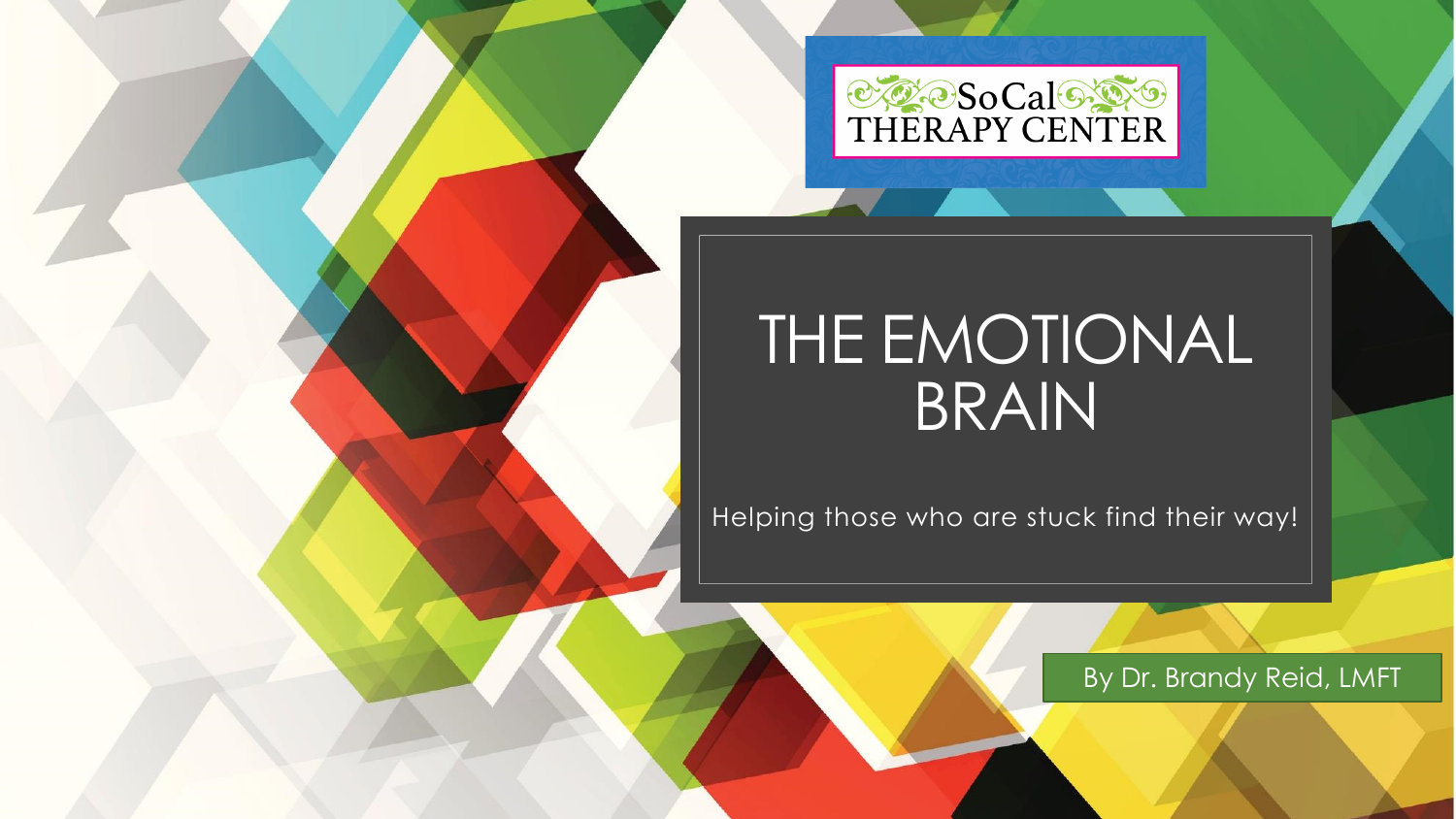

### Joseph E. LeDoux

- Joseph E. LeDoux is an American neuroscientist whose research is primarily focused on survival circuits, including their impacts on emotions such as fear and anxiety.
- In *The Emotional Brain(1996)*, Joseph LeDoux investigates the origins of human emotions and explains that many exist as part of complex neural systems that evolved to enable us to survive.
- Conscious feelings, says LeDoux, are somewhat irrelevant to the way works.
- He points out that emotional responses are hard-wired into the brain's circuitry, but the things that make us emotional are learned through experience which may be the key to understanding, even changing, our emotional make up.

https://lecerveau.mcgill.ca/flash/capsules/articles\_pdf/emotional\_brain.pdf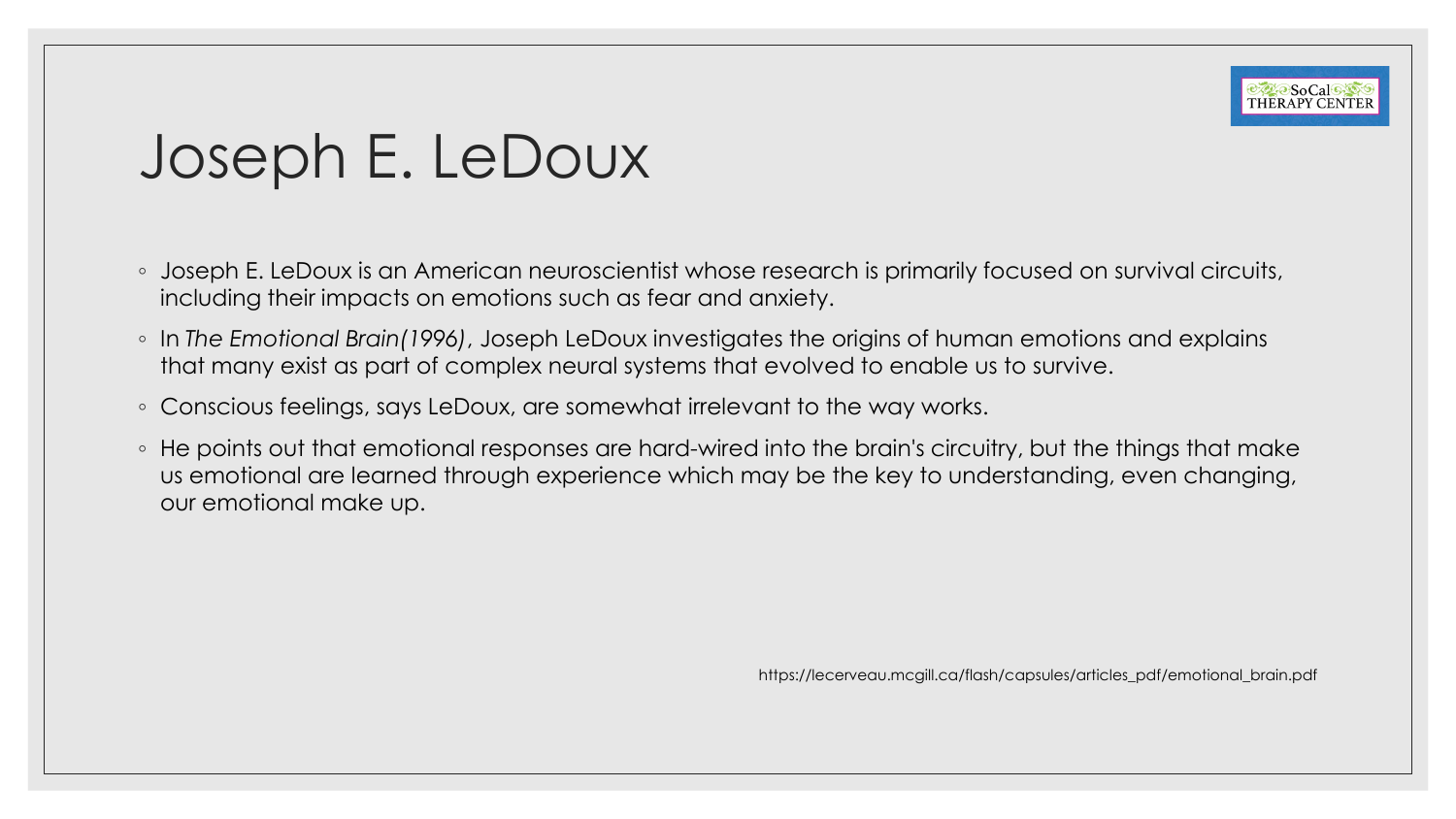

## Emotions and The Brain

- **Emotions**, like fear and love, are carried out by the limbic system, which is located in the temporal lobe. While the limbic system is made up of multiple parts of the brain, the center of emotional processing is the amygdala, which receives input from other brain functions, like memory and attention.
- **The amygdala** is responsible for multiple emotional responses, like love, fear, anger and sexual desire.
- **The hippocampus** is another part of the limbic system that sends information to the amygdala. One of the memory processing centers of the brain, the hippocampus interacts with the amygdala when a person has memories with emotional ties. The Canadian Institutes of Health Research adds that the connection between the hippocampus and amygdala "may be the origin of strong emotions triggered by particular memories," which explains emotional responses to traumatic memories
- **The prefrontal cortex,** located near the front of the head, is involved in decision making in response to emotions. The Canadian Institutes of Health Research states that the prefrontal cortex controls what decision a person makes when faced with an emotional reaction, and also regulates anxiety.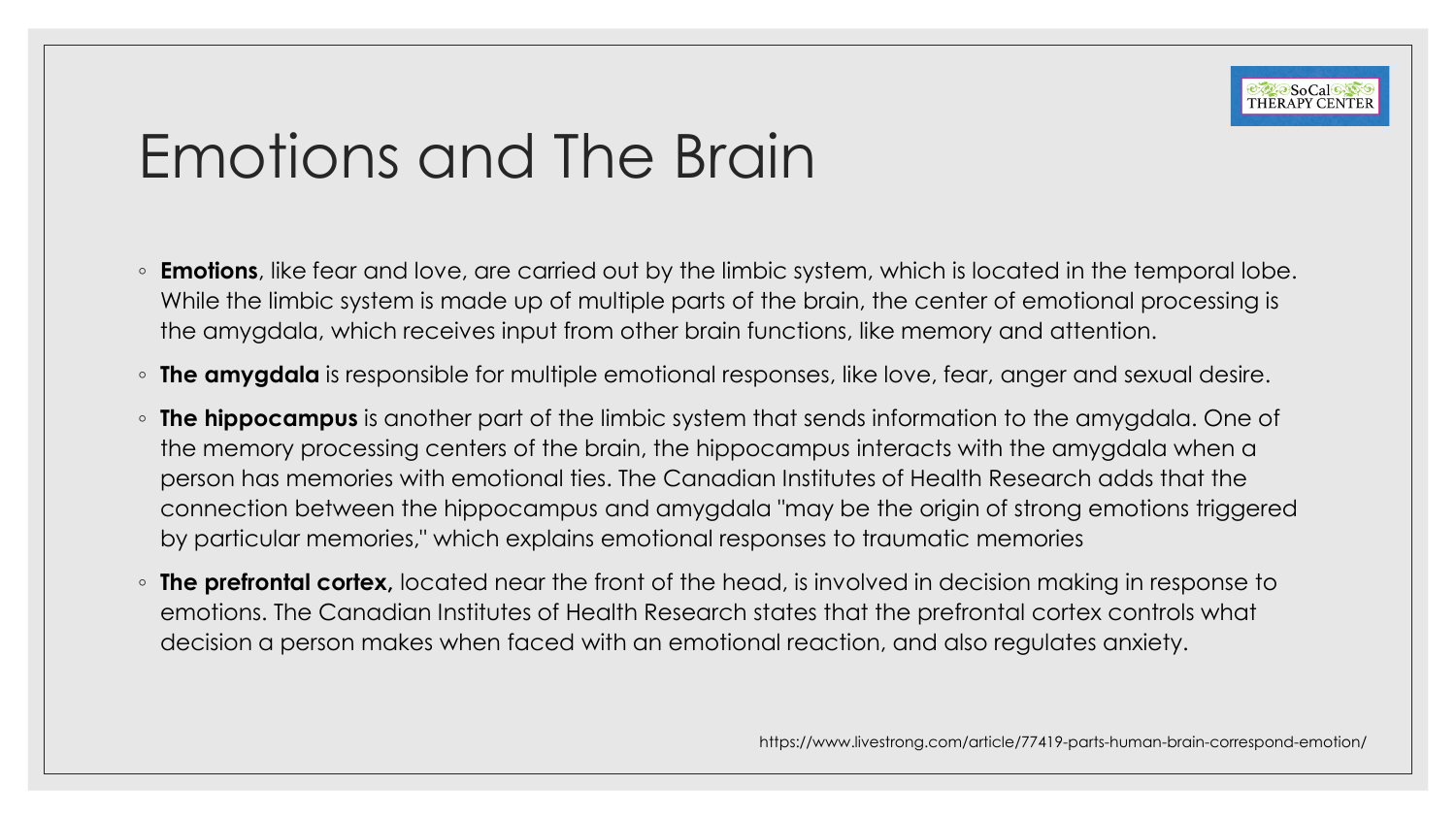

## Emotions and The Brain

- **The hypothalamus**, also a part of the limbic system, feeds information into the amygdala. Shippensburg University states that the hypothalamus acts as a regulator of emotion, controlling levels of sexual desire, pleasure, aggression and anger.
- **The cingulate gyrus** acts as a pathway between the thalamus and the hippocampus, and plays a role in remembering emotional charged events. Shippensburg University notes that the cingulate gyrus focuses the attention on the event, alerting the rest of the brain that it is emotionally significant.
- **The ventral tegmental** area is also involved in emotions and love, particularly in how a person perceives pleasure. Dopamine pathways are located in the ventral tegmental area: dopamine is a neurotransmitter involved in mood, and increased levels elevate the person's level of pleasure

https://www.livestrong.com/article/77419-parts-human-brain-correspond-emotion/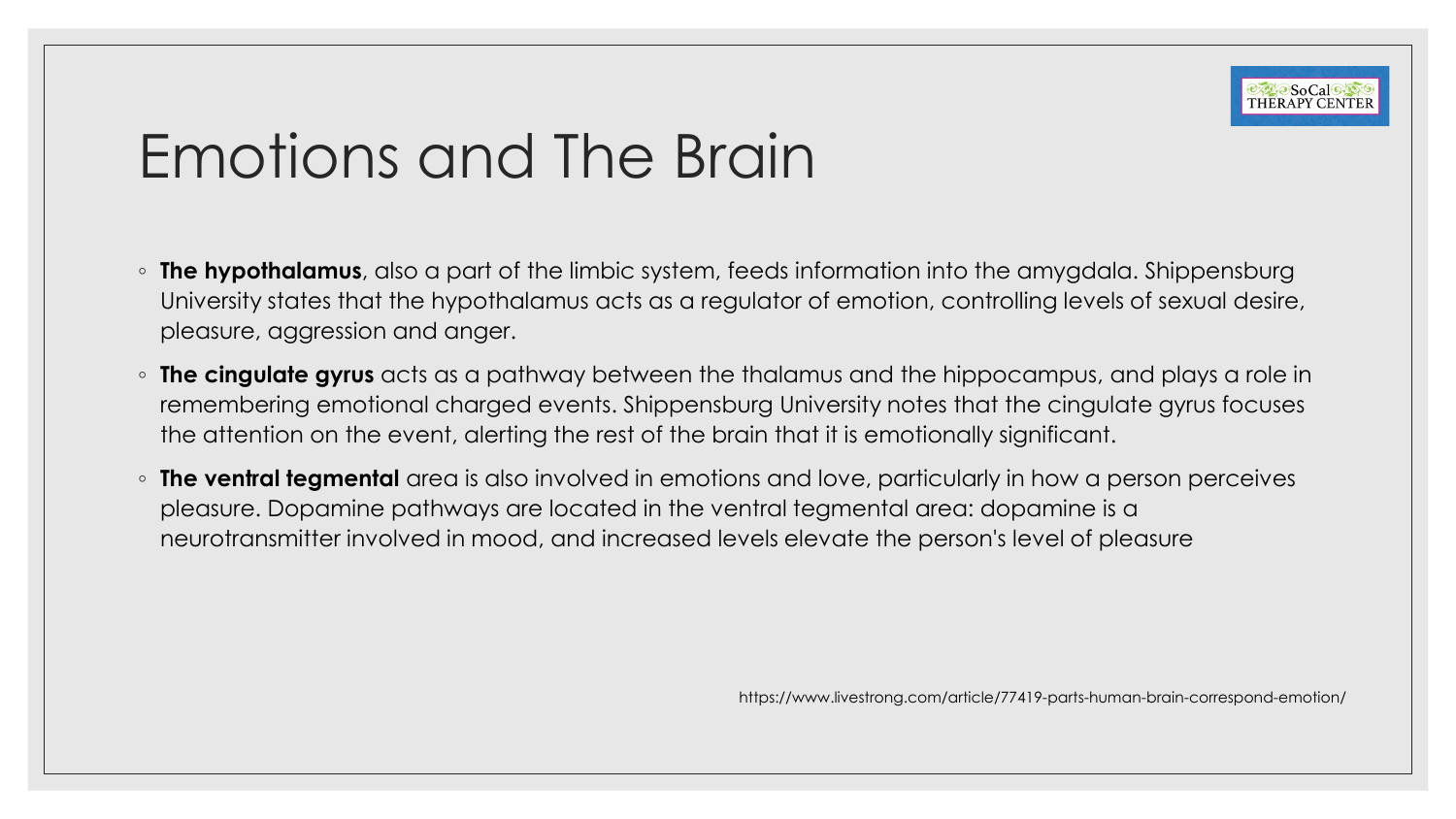

## What Is Feeling Stuck?

- Have you ever said to yourself or heard someone say "I don't know what to do." "I'm in a rut." "I feel stuck."
- When nothing exciting happens and you can't seem to make that step forward and change things, you may get frustrated and even depressed. However, It's common for clients to feel stuck at this point.

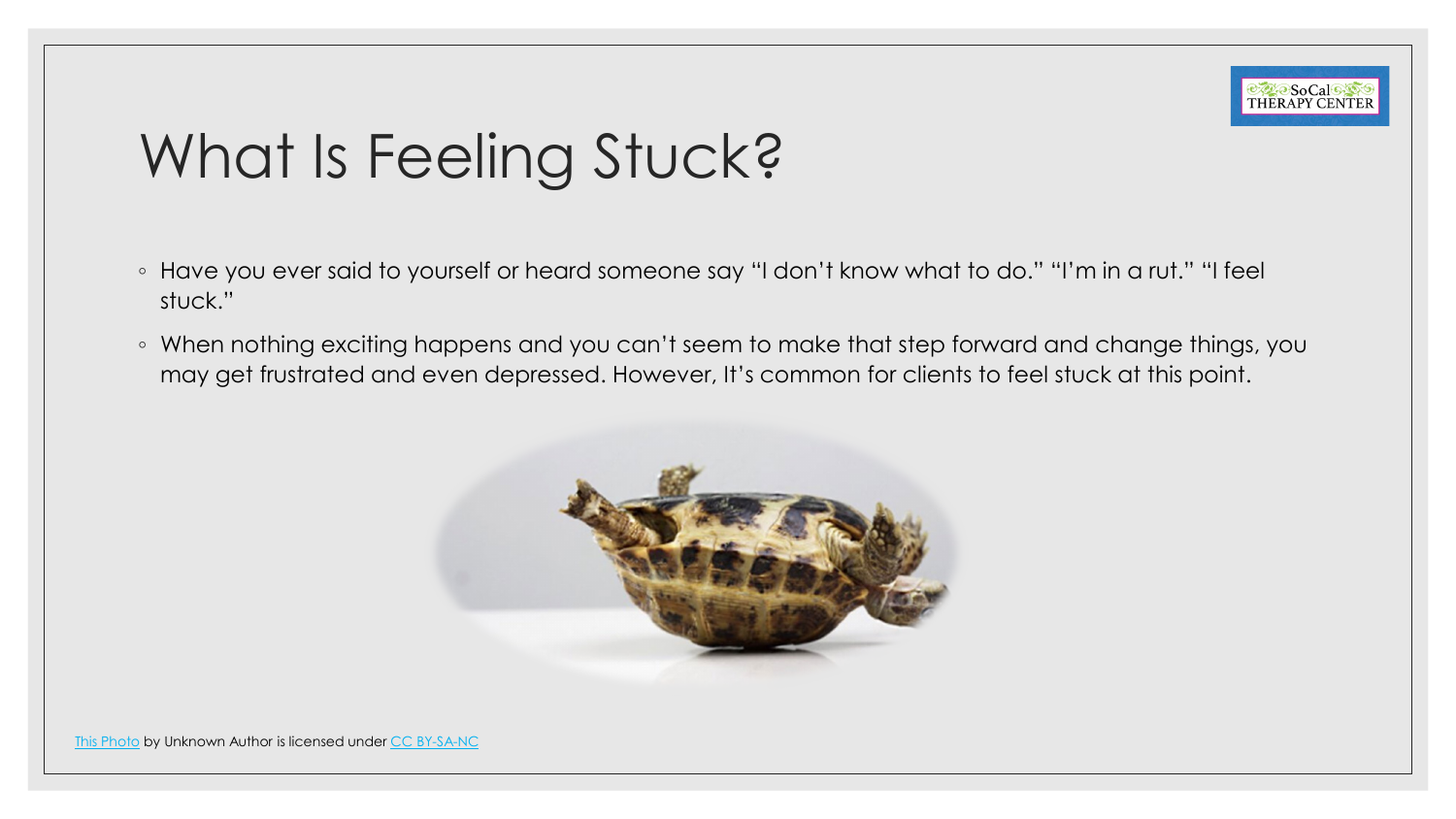

# You Might Be Stuck If...

- A sense you are no longer progressing.
- A sense that you are starting to backslide.
- You tend to repeat patterns
- You are contemplating the same questions of yourself or others and feeling blocked from the answer
- You feel constant regret
- Friends and family members no longer want to give you advice on a certain subject
- You are loosing objectivity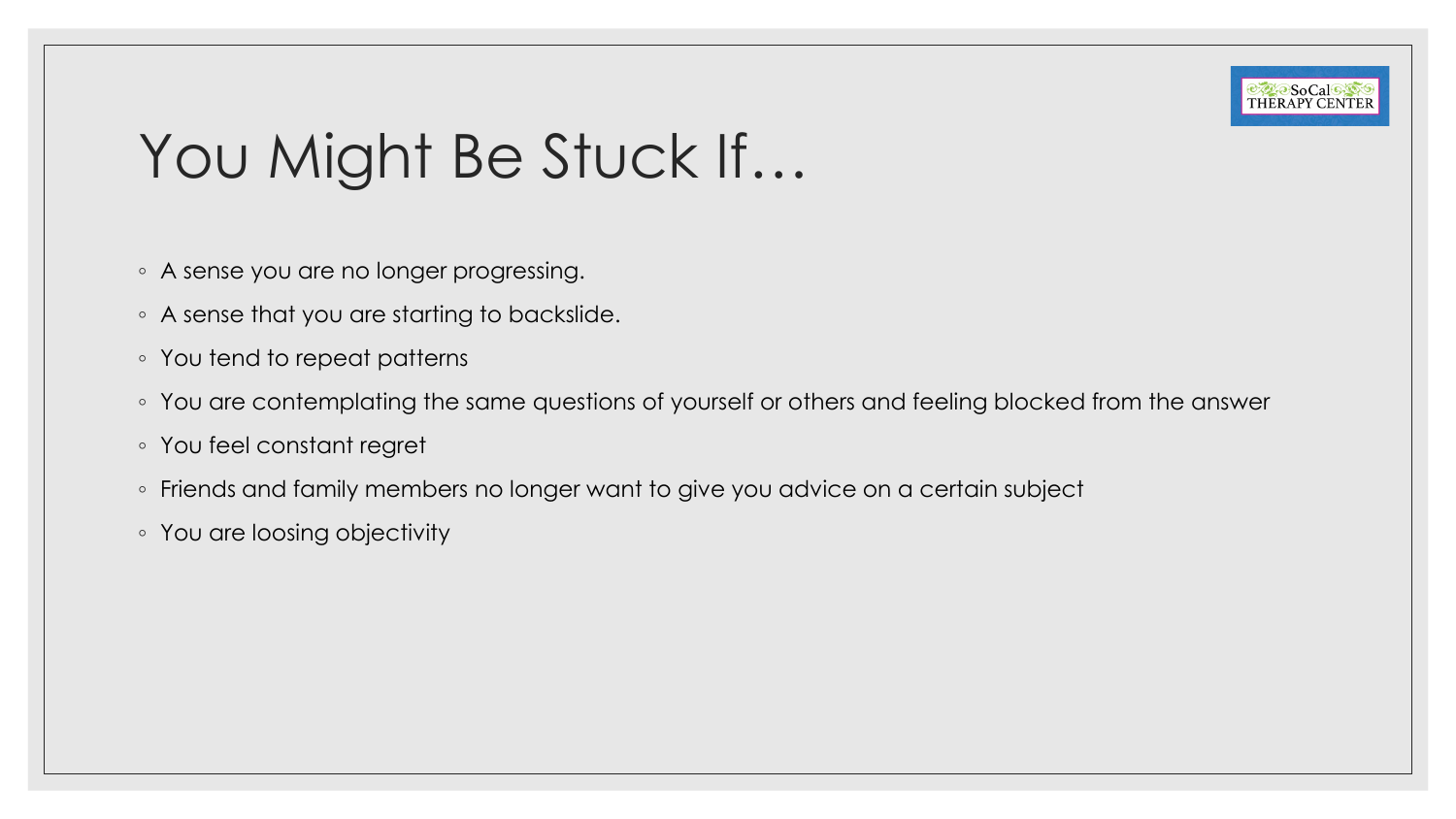

## Underlying feelings that lead to being stuck

- Shame
- Rejection
- Complacency
- Perfectionism
- Sadness
- Dishonesty
- Fear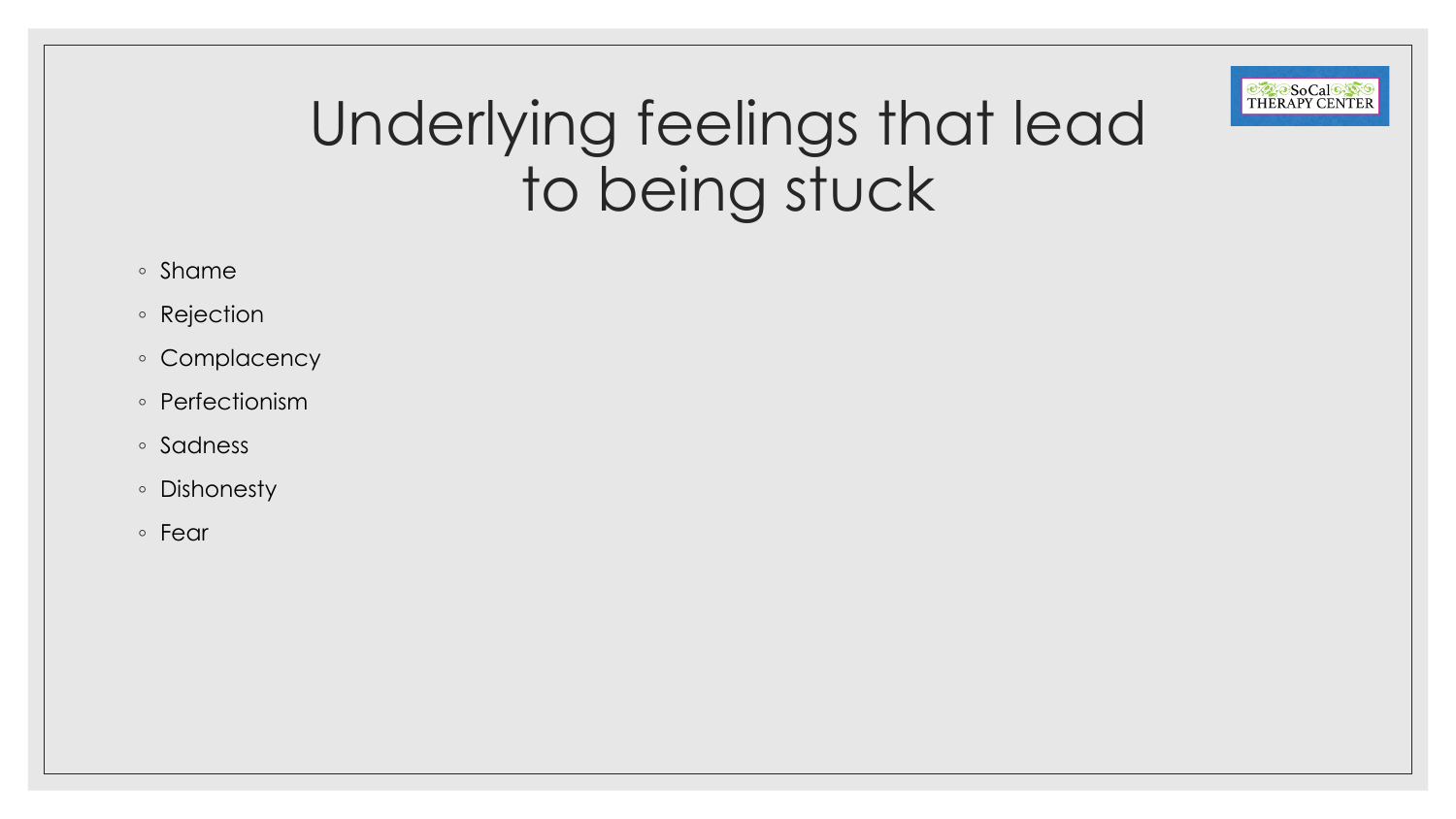

# 7 Ways to Get Yourself Unstuck

- Let go of the past. Listen to the stories in your head.
- Change your perspective.
- Start with small changes.
- Explore your purpose.
- Believe in yourself.
- Practice being hopeful.
- Consider talking to a professional.

https://www.psychologytoday.com/us/blog/women-s-mental-health-matters/201612/7-ways-get-yourself-unstuck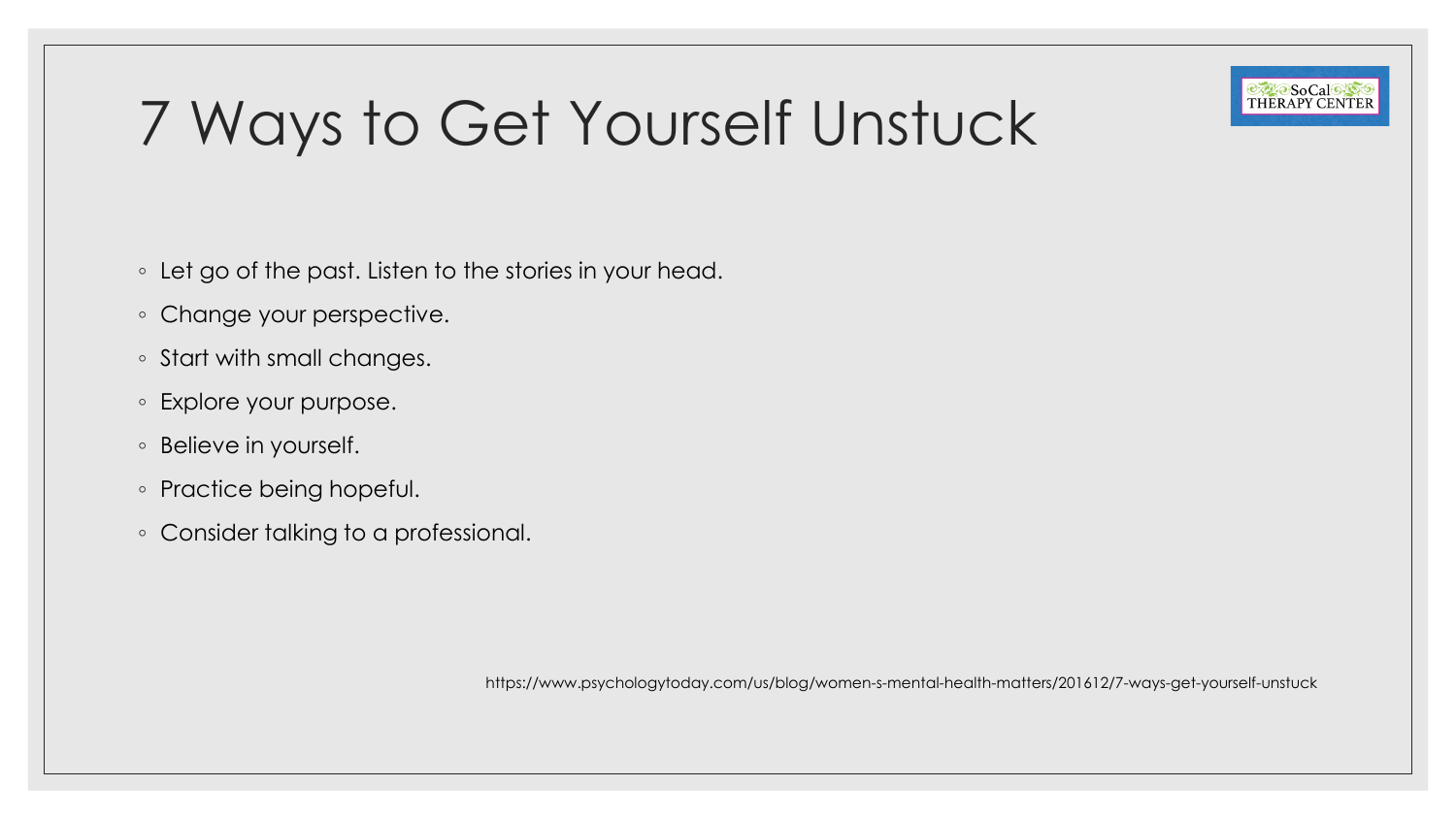

#### ◦ **Visualize the Desired Response**

The emotional brain learns better through metaphor and imagery than it does through words, another strategy you can use is to have your client visualize her desired response. Visualize yourself successfully navigating a social situation and imagine feeling curious, secure, and calm. Then imagine something in nature that could represent your mind working this way, i.e. Muir Woods with the redwood trees. In visualizing the peacefulness of the tall trees in this forest helped you can feel calmer and sense of belonging.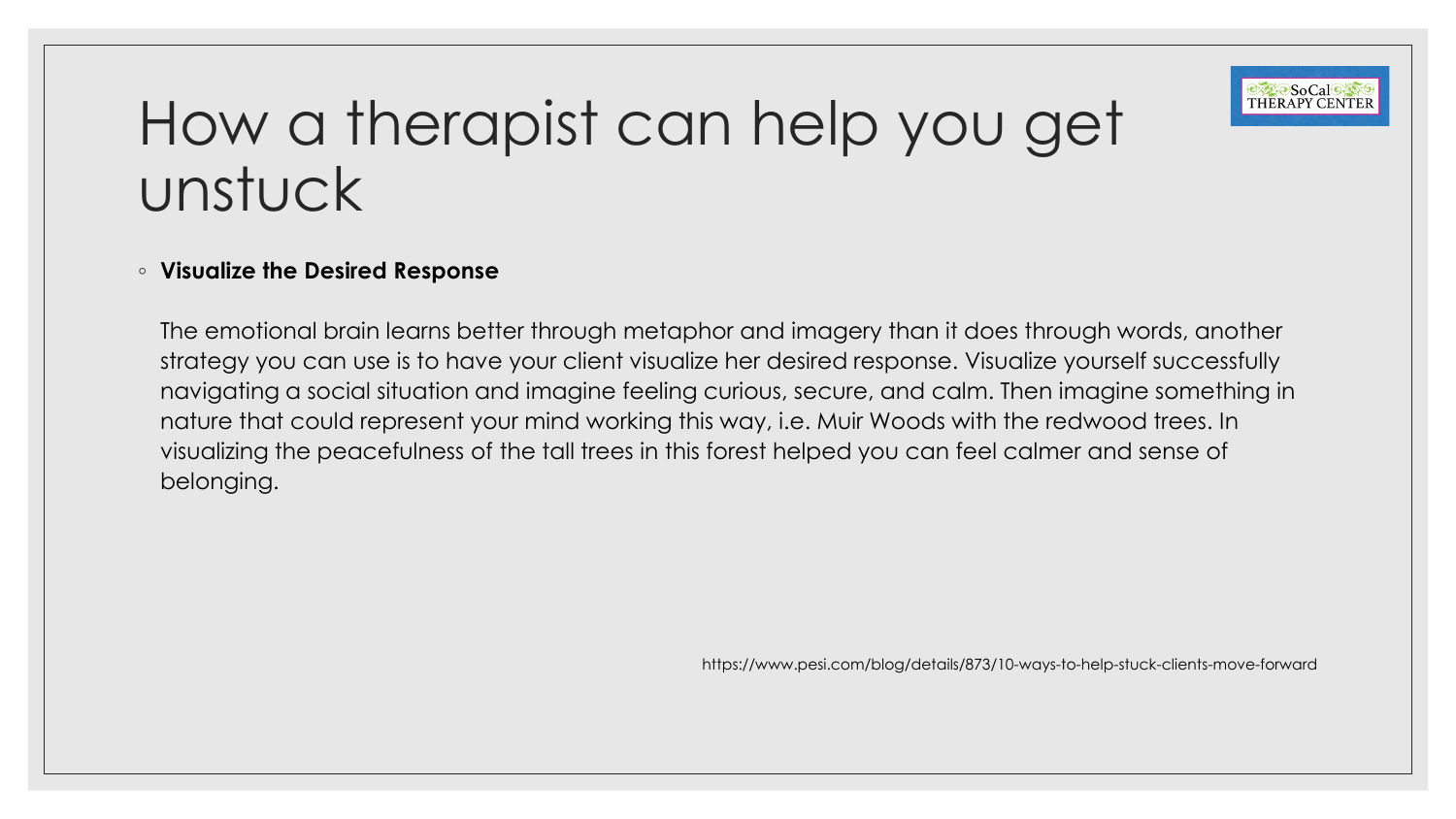

#### ◦ **Reverse Traumatic Memories**

◦ Just having cognitive insight into the cause of her social anxiety didn't change it. In fact, recent neuroscience discoveries have shown us that in order for the emotional brain to change a response that was once adaptive, we have to recall the old memory while eliciting a *new experience* that invalidates the beliefs that got attached to the disturbing memory.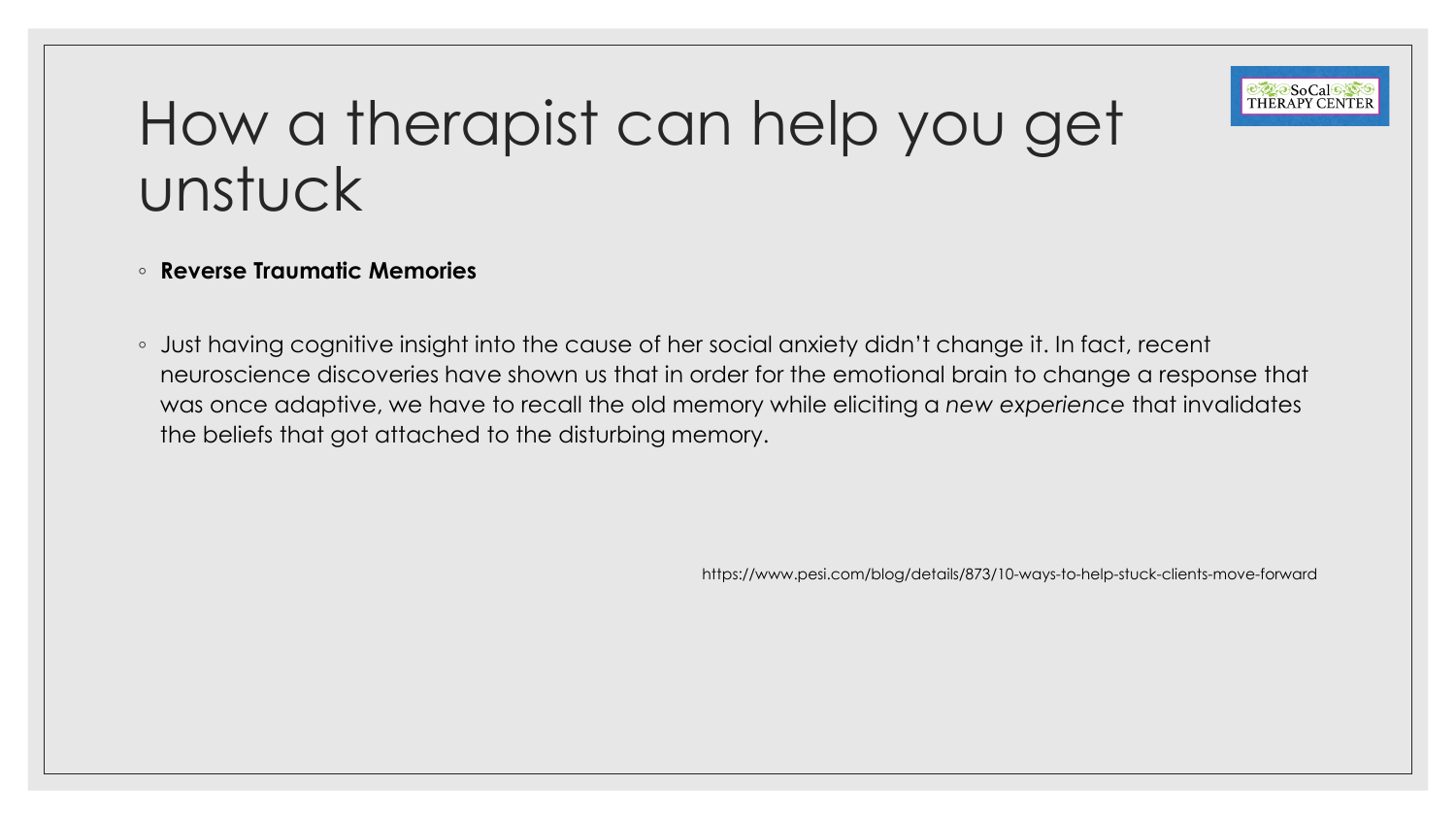

#### ◦ **Create a corrective emotional experience**

Neuroscience suggests that in order to change recurring emotional and behavioral patterns, one can't just talk about change at the cognitive level, but instead evoke an emotional experience that changes patterns in the emotional regions of the brain. Creating these emotional experiences not only triggers profound transformation, but it can also be fun and uplifting for you.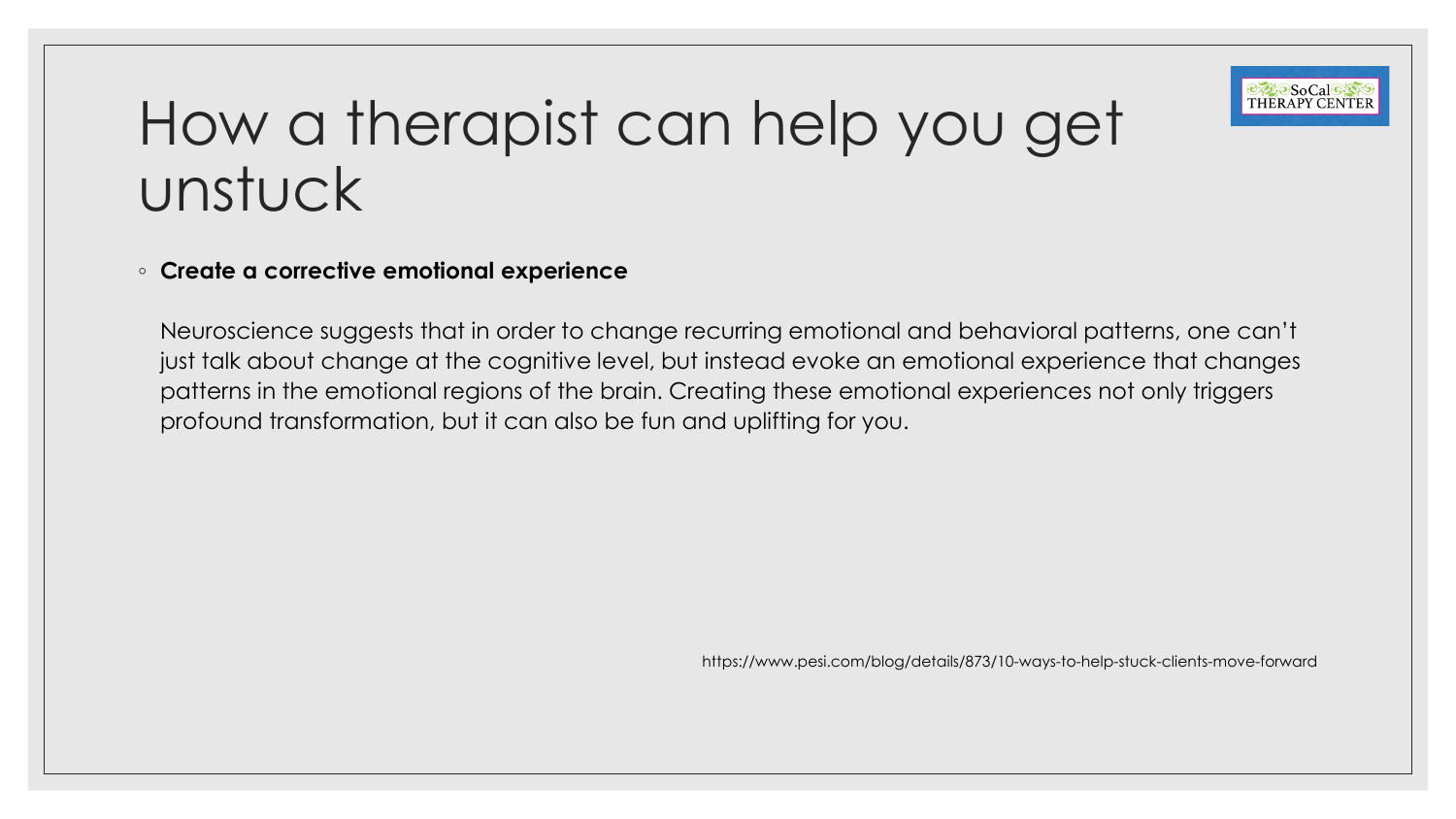

#### ◦ **Align, Lift, and Lead**

A therapist can help validate your feelings. However, this can't go on forever because the therapist can in turn amplify negative feelings in the emotional brain. Thus the therapist can align with the client by reflecting their understanding of the problem, and then *lift* the client by affirming their strengths and *lead* them by suggesting their *desired* response to the situation.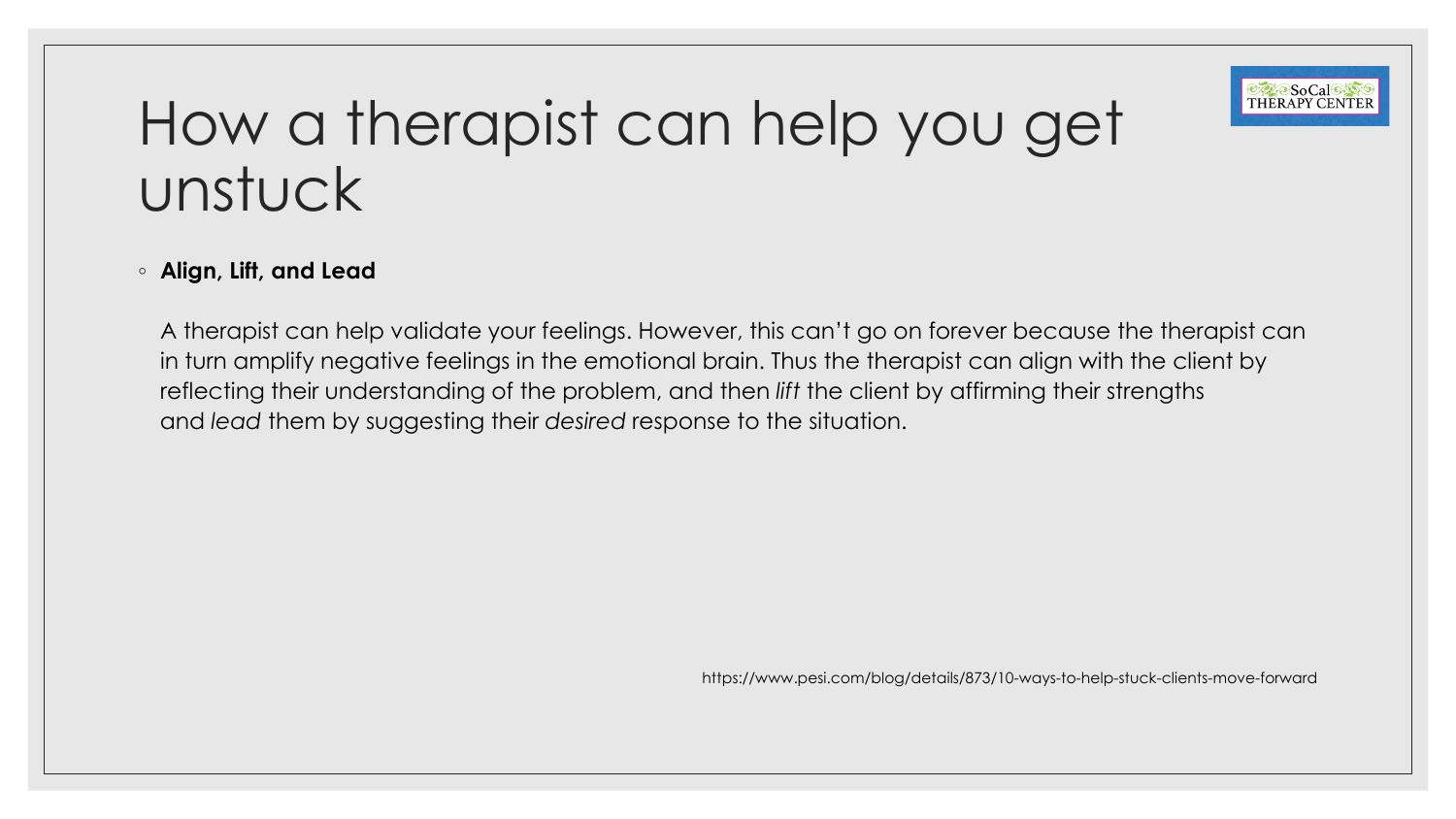

#### ◦ **Use of Sound and Music**

Music can influence mood and neurochemistry, and it can entrain the brain to calmer states. One activity many clients enjoy is creating a playlist of tunes that evoke desired responses. Creating a playlist to elicit the desired emotion and moods to help clients discover what is holding them back or pushing them forward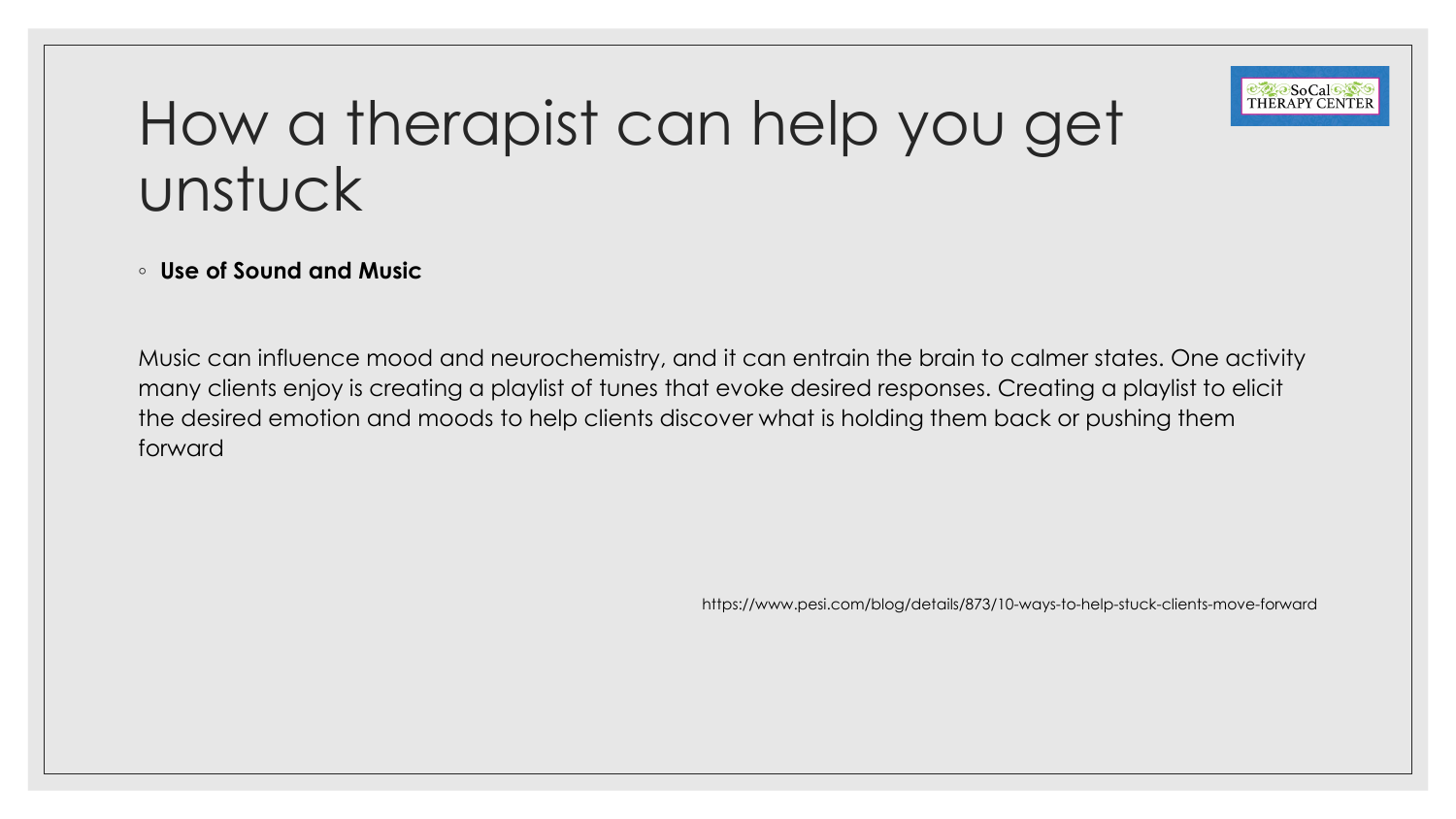

#### Resources

◦ Books







◦ [https://www.amazon.com/E](https://www.amazon.com/Emotional-Brain-Mysterious-Underpinnings-Life/dp/0684836599) motional-Brain-Mysterious-Underpinnings-Life/dp/0684836599

[https://www.amazon.com/Gifts-](https://www.amazon.com/Gifts-Imperfection-Think-Supposed-Embrace/dp/159285849X)Imperfection-Think-Supposed-Embrace/dp/159285849X

[https://www.amazon.com/Mayb](https://www.amazon.com/Maybe-You-Should-Talk-Someone/dp/1328662055) e-You-Should-Talk-Someone/dp/1328662055